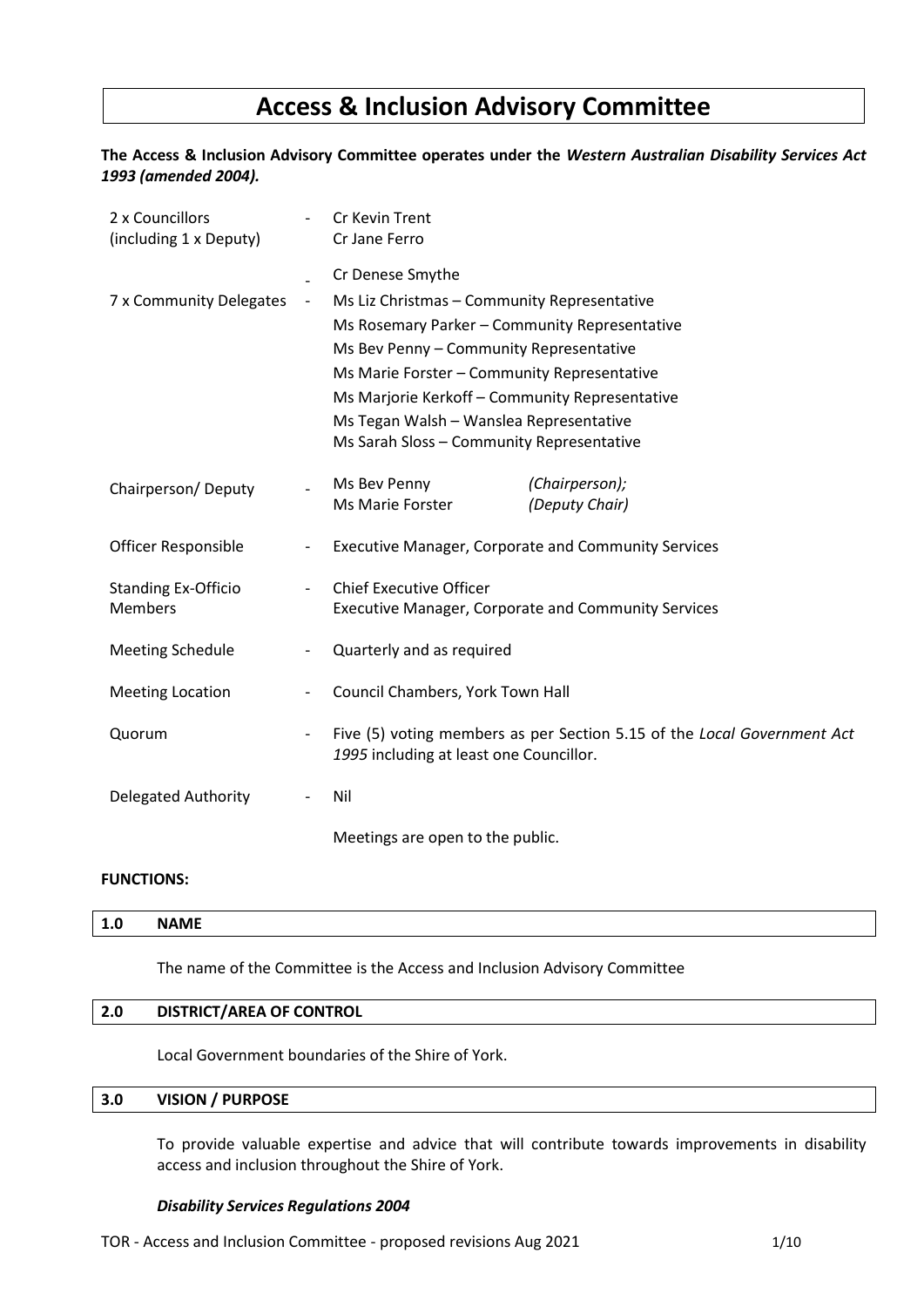## *Schedule 3 – Desired outcomes of disability access and inclusion plans*

- *1. People with disabilities have the same opportunities as other people to access the services of, and any events organised by, a public authority.*
- *2. People with disabilities have the same opportunities as other people to access the buildings and other facilities of a public authority.*
- *3. People with disabilities receive information from a public authority in a format that will enable them to access the information as readily as other people are able to access it.*
- *4. People with disabilities receive the same level and quality of service from the staff of a public authority as other people receive from the staff of that public authority.*
- *5. People with disabilities have the same opportunities as other people to make complaints to a public authority.*
- *6. People with disabilities have the same opportunities as other people to participate in any public consultation by a public authority.*
- *7. People with disability have the same opportunities as other people to obtain and maintain employment with a public authority*

|  | <b>STATUTE</b><br>4.0 |  |
|--|-----------------------|--|
|--|-----------------------|--|

The Committee operates according to the *Western* Australia *Disability Services Act 1993 (amended 2004). P*ublic authorities are required to prepare and implement Disability Access and Inclusions Plans (DAIP's).

## *Local Government Act 1995*

## *Subdivision 2 — Committees and their meetings*

## *5.8. Establishment of committees*

*A local government may establish\* committees of 3 or more persons to assist the council and to exercise the powers and discharge the duties of the local government that can be delegated to committees.*

*\* Absolute majority required.*

## *Disability Services Act 1993*

# *Part 5 — Disability access and inclusion plans by public authorities [Heading amended by No. 57 of 2004 s. 19.]*

# *27. Application of Part*

- *(1) This Part applies to public authorities.*
- *(2) Notwithstanding subsection (1), regulations may declare that this Part does not apply to a specified public authority.*

## *28. Disability access and inclusion plans*

- *(1) Each public authority must have a disability access and inclusion plan to ensure that in so far as its functions involve dealings with the general public, the performance of those functions furthers the principles in Schedule 1 and meets the objectives in Schedule 2.*
- *(2) A disability access and inclusion plan must meet any prescribed standards.*
- *(3) A public authority must lodge its disability access and inclusion plan with the Commission —*
	- *(a) if the authority was established before the commencement of the Disability Services Amendment Act 2004, without delay;*
		- *(b) if the authority is established after the commencement of the Disability Services Amendment Act 2004, within 12 months after the day on which it is established.*
- *(4) A public authority may amend its disability access and inclusion plan at any time.*
- *(5) A public authority may review its disability access and inclusion plan at any time.*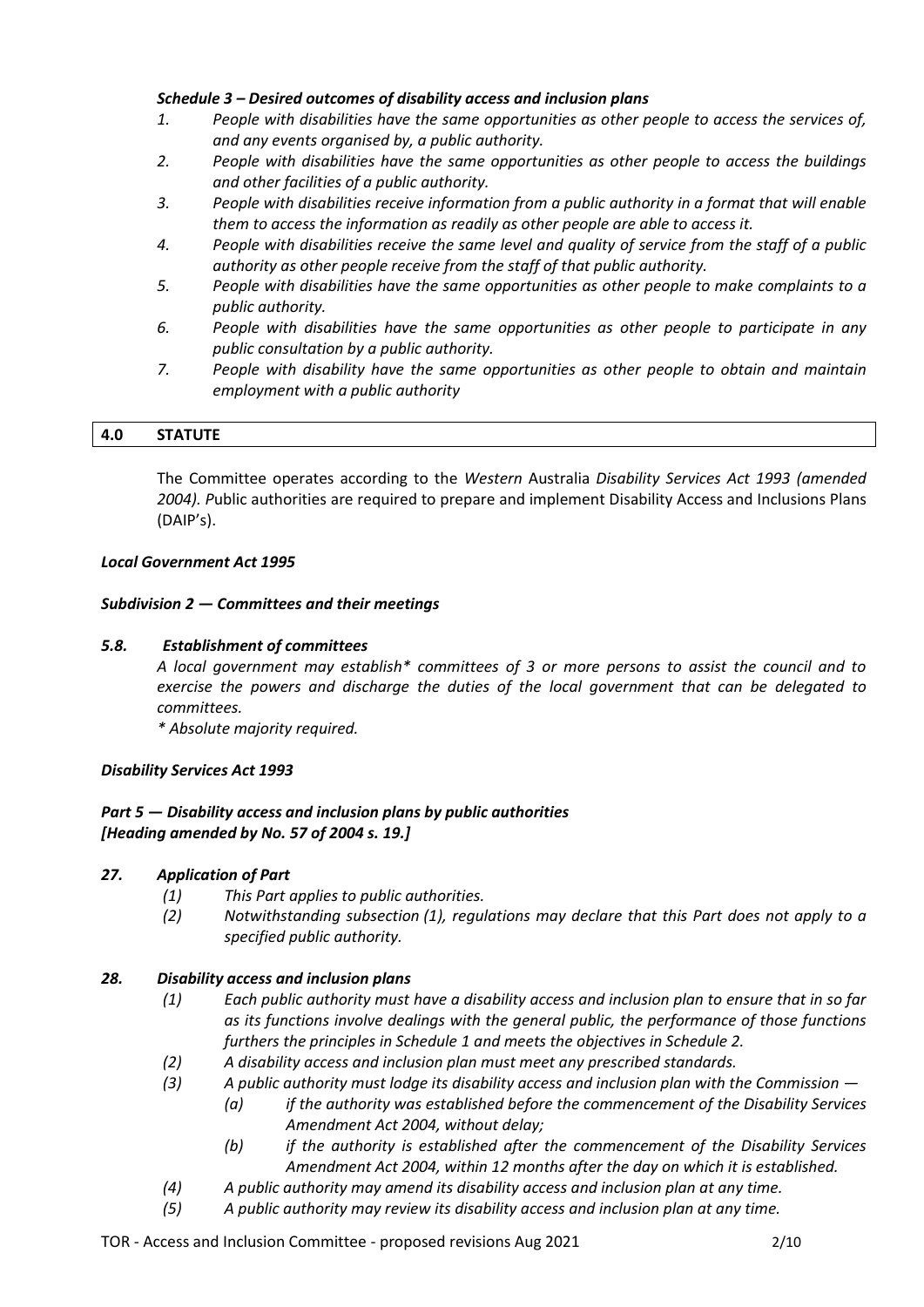- *(6) After reviewing its disability access and inclusion plan, a public authority must lodge a report of the review with the Commission in accordance with subsection (7).*
- *(7) Not more than 5 years is to elapse —*
	- *(a) between the day on which a public authority first lodges its disability access and inclusion plan with the Commission and the day it lodges a report of a review of the plan with the Commission; or*
	- *(b) between the lodgement of the report of one review of a plan and the lodgement of the report of another review of the plan.*
- *(8) After reviewing its disability access and inclusion plan, a public authority may amend the plan or prepare a new plan.*
- *(9) If at any time a public authority amends its disability access and inclusion plan or prepares a new plan, whether after a review or not, it must lodge the amended or new plan with the Commission as soon as practicable after doing so.*
- *(10) A public authority must undertake public consultation in accordance with the procedure specified in the regulations when preparing, reviewing or amending a disability access and inclusion plan.*

*[Section 28 inserted by No. 57 of 2004 s. 20(1).]*

# *29. Report about disability access and inclusion plan*

- *(1) A public authority that has a disability access and inclusion plan must, if required to report under Part 5 of the Financial Management Act 2006, include in such report, a report about the implementation of the plan.*
- *(2) A local government or regional local government that has a disability access and inclusion plan must include in its annual report prepared under section 5.53 of the Local Government Act 1995 a report about the implementation of the plan.*
- *(3) A public authority that —*
	- *(a) has prepared or amended a disability access and inclusion plan in a year ending 30 June; and*
	- *(b) is not required to report under subsection (1) or (2),*
	- *must make a report about the implementation of the plan to the Commission within 2 months after the end of that year.*
- *(4) The regulations may prescribe information that must be included in a report under subsection (1), (2) or (3) about the implementation of a disability access and inclusion plan.*

*[Section 29 inserted by No. 44 of 1999 s. 14; amended by No. 57 of 2004 s. 21; No. 5 of 2005 s. 38; No. 77 of 2006 s. 17.]*

# *29A. Disability access and inclusion plans to be made available*

*A public authority that has a disability access and inclusion plan must ensure that the plan is made available to people with disabilities, and the public generally, by publication in the prescribed manner. [Section 29A inserted by No. 57 of 2004 s. 22.]*

# *29B. Public authorities to ensure implementation of a disability access and inclusion plan*

*A public authority that has a disability access and inclusion plan must take all practicable measures to ensure that the plan is implemented by the public authority and its officers, employees, agents or contractors.*

*[Section 29B inserted by No. 57 of 2004 s. 22.]*

# *Disability Services Regulations 2004*

# *7. Standards for disability access and inclusion plans (s. 28)*

*For the purposes of section 28(5) of the Act, the standards that a disability access and inclusion plan must meet are those specified in Schedule 2.*

# *8. Information in reports about disability access and inclusion plans (s. 29)*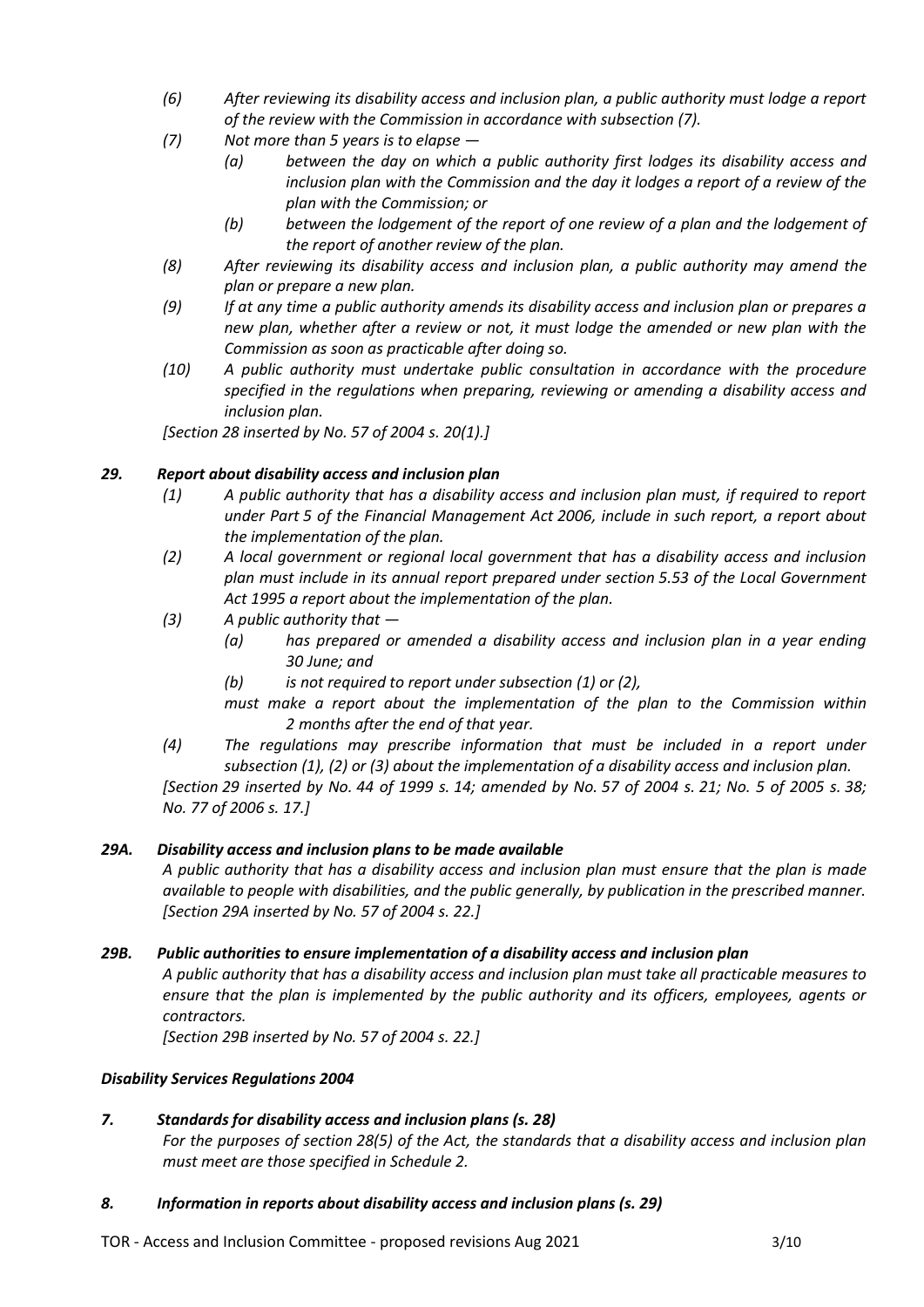*For the purposes of section 29(4) of the Act, a report about a disability access and inclusion plan must include information relating to —*

- *(a) progress made by the relevant public authority and any agents and contractors of the relevant public authority in achieving the desired outcomes specified in Schedule 3; and*
- *(b) the strategies implemented by the relevant public authority to inform its agents and contractors of its disability access and inclusion plan.*

## *9. Publication of disability access and inclusion plans (s. 29A)*

*For the purposes of section 29A, a public authority must publish its disability access and inclusion plan in a document that is made available —*

- *(a) on request, at the offices of the authority —*
	- *(i) in an electronic format;*
	- *(ii) in hard copy format in both standard and large print; and*
	- *(iii) in an audio format on cassette or compact disc;*
- *(b) on request, by email; and*
- *(c) on any website maintained by or on behalf of the authority, and notice of which is given in a newspaper circulating throughout the State or, in the case of a local government, the district of that local government under the Local Government Act 1995.*

#### *Disability Services Regulations 2004*

## *Schedule 2 – Standards for disability access and inclusion plans*

- *1. A disability access and inclusion plan must provide a means of ensuring that people with disabilities have the same opportunities as other people to access the services of, and any events organised by, the relevant public authority.*
- *2. A disability access and inclusion plan must provide a means of ensuring that people with disabilities have the same opportunities as other people to access the buildings and other facilities of the relevant public authority.*
- *3. A disability access and inclusion plan must provide a means of ensuring that people with disabilities receive information from the relevant public authority in a format that will enable them to access the information as readily as other people are able to access it.*
- *4. A disability access and inclusion plan must provide a means of ensuring that people with disabilities receive the same level and quality of service from the staff of the relevant public authority as other people receive from that authority.*
- *5. A disability access and inclusion plan must provide a means of ensuring that people with disabilities have the same opportunities as other people to make complaints to the relevant public authority.*
- *6. A disability access and inclusion plan must provide a means of ensuring that people with disabilities have the same opportunities as other people to participate in any public consultation by the relevant public authority.*

## *Shire of York Meeting Local Law 2016*

*The Shire of York Meeting Local Law 2016 applies.*

## **5.0 ESTABLISHMENT**

The Access and Inclusion Advisory Committee was established in 2017 as per Council Resolution.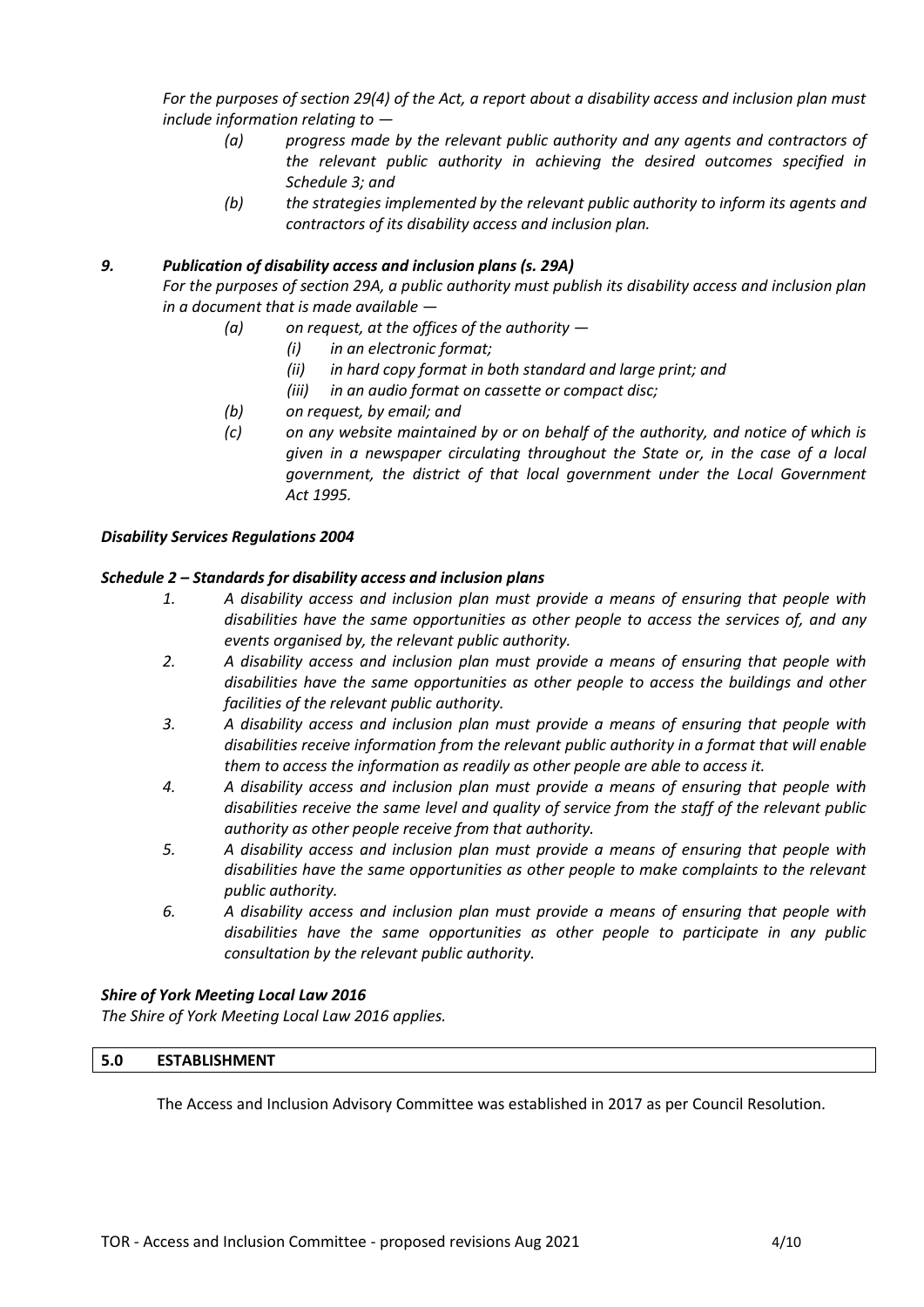#### **6.0 OBJECTIVES**

The purpose of the Committee is to provide advice to Council on the development, implementation, review and evaluation of the Disability Access and Inclusion Plan (DAIP) to ensure Council meets its obligations under the *Disability Services Act 1993 (amended 2004)*.

The Committee is to:

- Contribute to the collation and development of information to inform the council on disability access and inclusion issues in the Shire of York.
- To assist the engagement of a broad cross-section of the Shire of York Community, both residents and visitors, through consultative processes.
- Contribute to the development, implementation and review of the DAIP and projects that contribute to achieving the objectives of the DAIP.
- Make recommendations to the Council in relation to disability access and inclusion strategies to overcome barriers in the Shire of York.

#### **7.0 MEMBERSHIP**

#### **7.1 General**

Council will appoint 2 Council Delegates and 1 Deputy that are members of Council.

## **7.2 Tenure of Membership**

#### *Local Government Act 1995*

#### *5.11. Tenure of committee membership*

- *(1) Where a person is appointed as a member of a committee under section 5.10(4) or (5), the person's membership of the committee continues until —*
	- *(a) the person no longer holds the office by virtue of which the person became a member, or is no longer the CEO, or the CEO's representative, as the case may be;*
	- *(b) the person resigns from membership of the committee;*
	- *(c) the committee is disbanded; or*
	- *(d) the next ordinary elections day,*
		- *whichever happens first.*
- *(2) Where a person is appointed as a member of a committee other than under section 5.10(4) or (5), the person's membership of the committee continues until —*
	- *(a) the term of the person's appointment as a committee member expires;*
	- *(b) the local government removes the person from the office of committee member or the office of committee member otherwise becomes vacant;*
	- *(c) the committee is disbanded; or*
	- *(d) the next ordinary elections day, whichever happens first.*

## **7.3 Reasons for removal of Membership**

In accordance with *Section 2.7(2) of the Local Government Act 1995*, Council determines the Shire's policies and the Access and Inclusion Advisory Committee is subject to *Policy E1 - Code of Conduct: Council Members, Committee Members & Candidates.*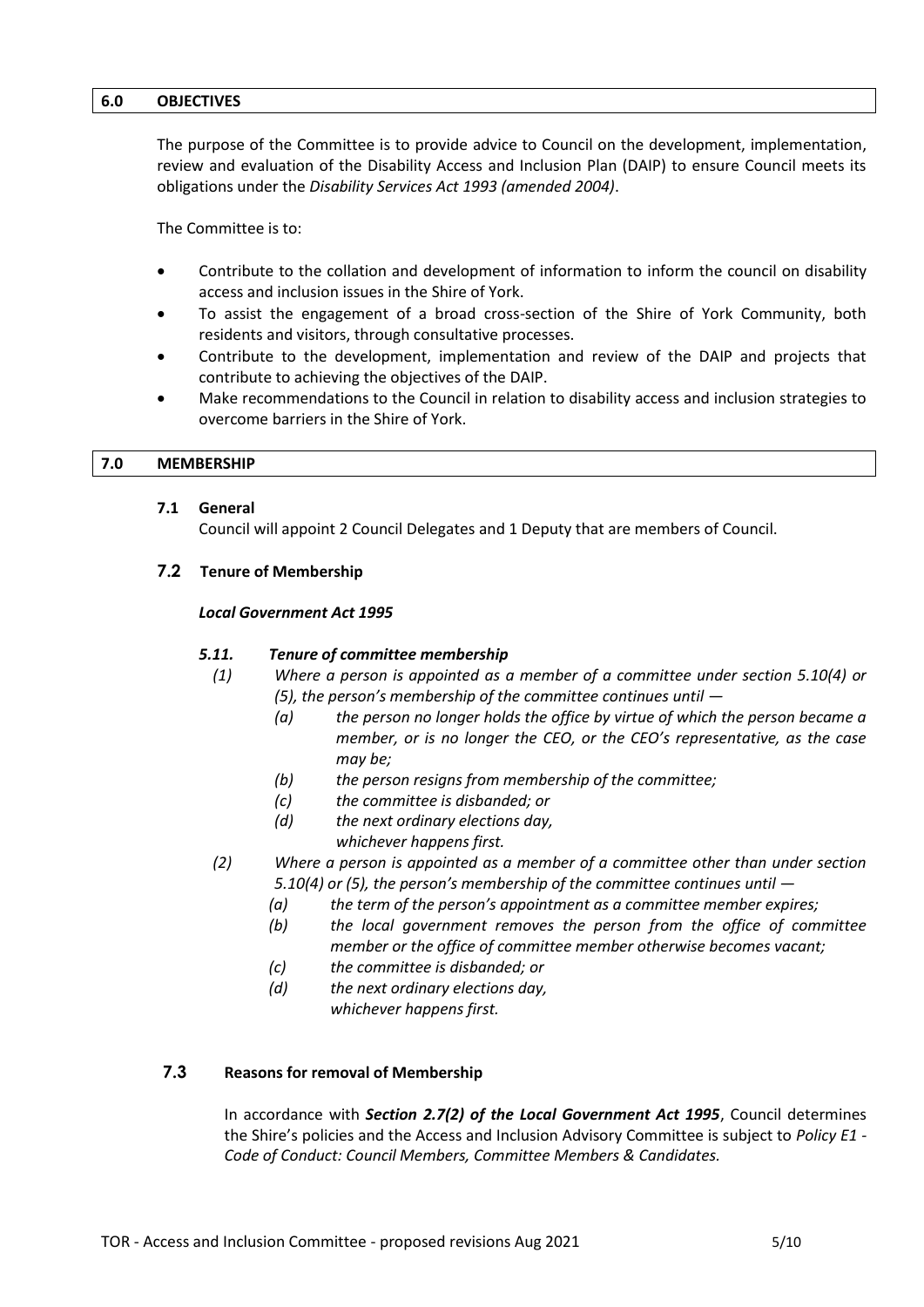Members may be removed from the Access & Inclusion Committee if they do not abide by the general principles to guide the behaviour of committee members listed in the Code of Conduct policy.

Committee Members are required to attend in person a minimum of two meetings per financial year. Members unable to meet this minimum requirement may be removed from the Access & Inclusion Committee.

#### **8.0 DELEGATED AUTHORITY**

The Committee does not have executive powers or authority to implement actions in areas over which the CEO has legislative responsibility and does not have any delegated financial responsibility. Unless provision has been made in the Budget for expenditure, Committees require an officer report to be presented to Council for endorsement of any proposed expenditure.

#### **9.0 COMMITTEE**

#### **9.1 Chairperson**

Members to elect a Chairperson and Deputy Chairperson from the membership.

The Chairperson is **Ms Bev Penny** and Deputy Chairperson is **Ms Marie Forster**.

#### **9.2 Secretariat**

A Shire Officer will fulfil this administrative non-voting role.

#### **9.3 Standing Ex-Officio Members**

Executive Manager, Corporate & Community Services and/or his/her delegate(s) will be standing ex-officio members. Other officers or community members may be invited to attend meetings as required and to be determined by the Chief Executive Officer.

#### **10.0 MEETINGS**

#### **10.1 Annual General Meeting**  No AGM.

#### **10.2 Committee Meetings**

The Chief Executive Officer will call meetings every three months and as required. Committee meetings will be advertised as per statutory requirements.

#### **10.3 Quorum**

Five (5) voting members as per Section 5.15 of the *Local Government Act 1995.*

#### *5.15. Reduction of quorum for committees*

*The local government may reduce\* the number of offices of committee member required for a quorum at a committee meeting specified by the local government if there would not otherwise be a quorum for the meeting.*

*\* Absolute majority required.*

#### **10.4 Voting**

#### *Local Government Act 1995*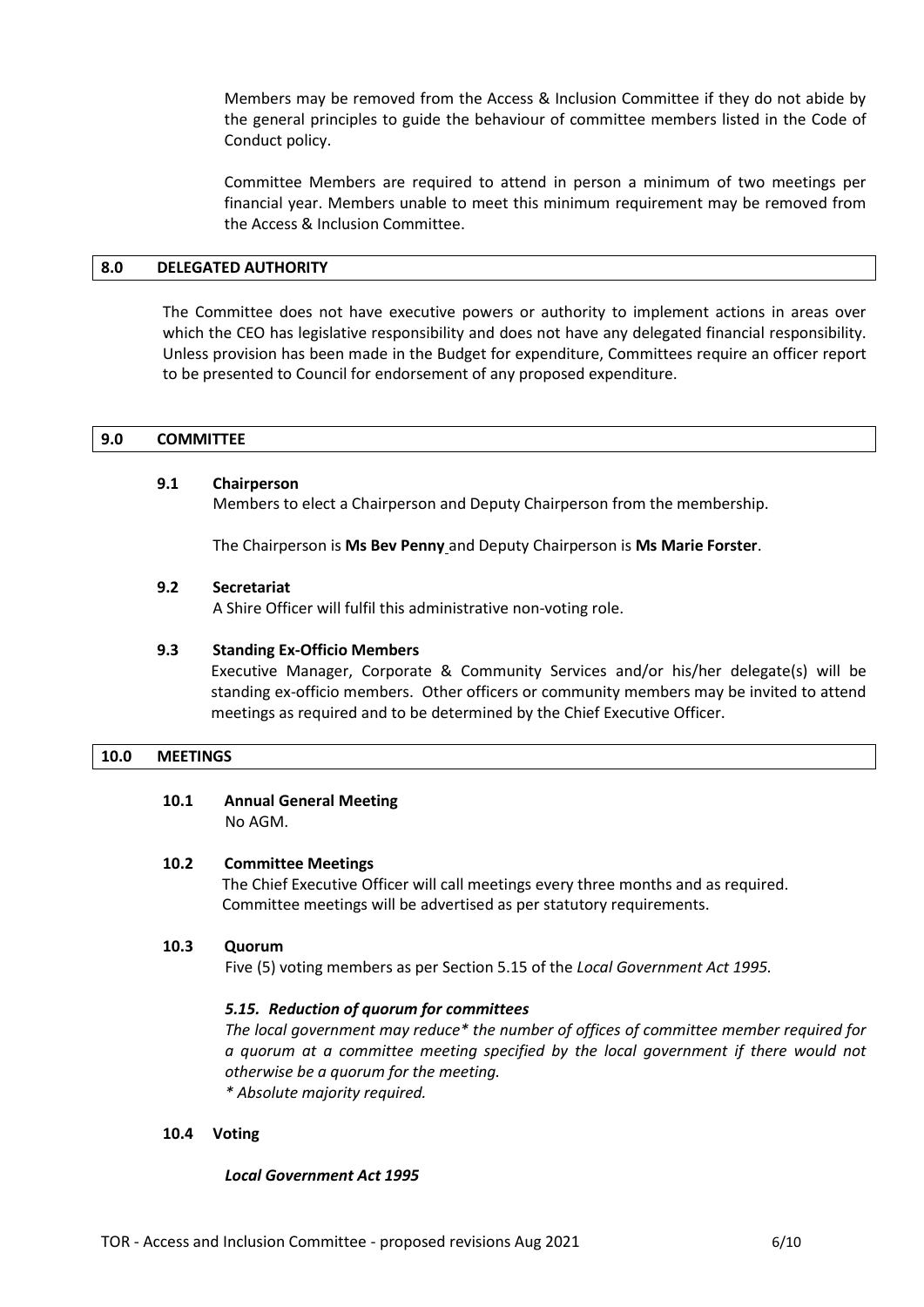# *S 5.21 - Voting*

- *(1) Each council member and each member of a committee who is present at a meeting of the council or committee is entitled to one vote.*
- *(2) Subject to section 5.67, each council member and each member of a committee to which a local government power or duty has been delegated who is present at a meeting of the council or committee is to vote.*
- *(3) If the votes of members present at a council or a committee meeting are equally divided, the person presiding is to cast a second vote.*
- *(4) If a member of a council or a committee specifically requests that there be recorded —*
	- *(a) his or her vote; or*
	- *(b) the vote of all members present, on a matter voted on at a meeting of the council or the committee, the person presiding is to cause the vote or votes, as the case may be, to be recorded in the minutes.*
	- *(5) A person who fails to comply with subsection (2) or (3) commits an offence. [Section 5.21 amended by No. 49 of 2004 s. 43.]*

# **10.5 Minutes**

The person presiding at a meeting is to ensure that the Minutes are kept of the meetings proceedings.

The minutes may be confirmed by a majority of members present at the meeting, by committee resolution at the following meeting. Once Minutes have been confirmed by members they are to be posted on the Shire's website.

Recommendations arising from the Minutes shall be presented to Council at the next available Ordinary Meeting for endorsement and/or action or earliest available Council meeting if it is not possible to present the Minutes to the next Ordinary Council Meeting.

## **10.6 Who Acts if No Presiding Member** *Local Government Act 1995*

# *5.14 Who acts if no presiding member*

*If, in relation to the presiding member of a committee —*

- *(a) the office of presiding member and the office of deputy presiding member are vacant; or*
- *(b) the presiding member and the deputy presiding member, if any, are not available or are unable or unwilling to perform the functions of presiding member, then the committee members present at the meeting are to choose one of themselves to preside at the meeting.*

# **10.7 Members Interests to be Disclosed**

Members of the Access & Inclusion Advisory Committee are required to declare their financial interests and complete a Declaration form where relevant, using the principles detailed in the Local Government Act Section 5.65-5.70 with respect to disclosure of financial, impartiality or proximity interests ('CEO' in the LGA text means the 'Chairperson' in the committee sense).

# *5.65. Members' interests in matters to be discussed at meetings to be disclosed*

- *(1) A member who has an interest in any matter to be discussed at a council or committee meeting that will be attended by the member must disclose the nature of the interest —*
	- *(a) in a written notice given to the CEO before the meeting; or*
	- *(b) at the meeting immediately before the matter is discussed.*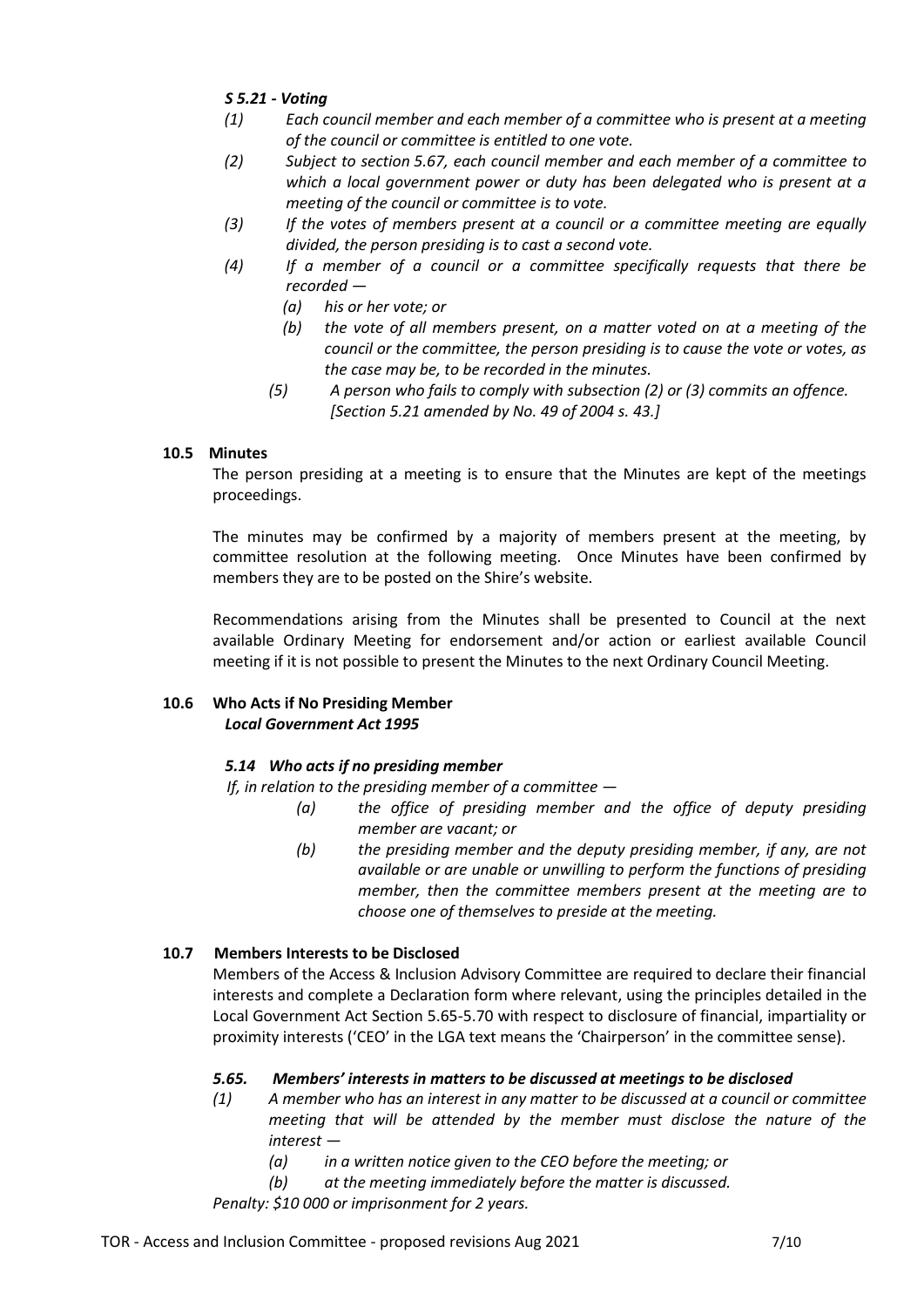- *(2) It is a defence to a prosecution under this section if the member proves that he or she did not know —*
	- *(a) that he or she had an interest in the matter; or*
	- *(b) that the matter in which he or she had an interest would be discussed at the meeting.*
- *(3) This section does not apply to a person who is a member of a committee referred to in section 5.9(2)(f).*
	- *5.9. Types of committees*
	- *(1) In this section — "other person" means a person who is not a council member or an employee.*
	- *(2) A committee is to comprise —*
		- *(f) other persons only.*

*5.66. Meeting to be informed of disclosures*

*If a member has disclosed an interest in a written notice given to the CEO before a meeting then —*

- *(a) before the meeting the CEO is to cause the notice to be given to the person who is to preside at the meeting; and*
- *(b) at the meeting the person presiding is to bring the notice and its contents to the attention of the persons present immediately before the matters to which the disclosure relates are discussed.*

*[Section 5.66 amended by No.1 of 1998 s.16; No. 64 of 1998 s.33.]*

*5.67. Disclosing members not to participate in meetings*

*A member who makes a disclosure under section 5.65 must not —*

- *(a) preside at the part of the meeting relating to the matter; or*
- *(b) participate in, or be present during, any discussion or decision making procedure relating to the matter, unless, and to the extent that, the disclosing member is allowed to do so under section 5.68 or 5.69.*

- *5.68. Councils and committees may allow members disclosing interests to participate etc. in meetings*
- *(1) If a member has disclosed, under section 5.65, an interest in a matter, the members present at the meeting who are entitled to vote on the matter —*
	- *(a) may allow the disclosing member to be present during any discussion or decision making procedure relating to the matter; and*
	- *(b) may allow, to the extent decided by those members, the disclosing member to preside at the meeting (if otherwise qualified to preside) or to participate in discussions and the decision making procedures relating to the matter if —*
		- *(i) the disclosing member also discloses the extent of the interest; and*
		- *(ii) those members decide that the interest —*
			- *(I) is so trivial or insignificant as to be unlikely to influence the disclosing member's conduct in relation to the matter; or*
			- *(II) is common to a significant number of electors or ratepayers.*
- *(2) A decision under this section is to be recorded in the minutes of the meeting relating to the matter together with the extent of any participation allowed by the council or committee.*
- *(3) This section does not prevent the disclosing member from discussing, or participating in the decision making process on, the question of whether an application should be made to the Minister under section 5.69.*
- *5.69. Minister may allow members disclosing interests to participate etc. in meetings*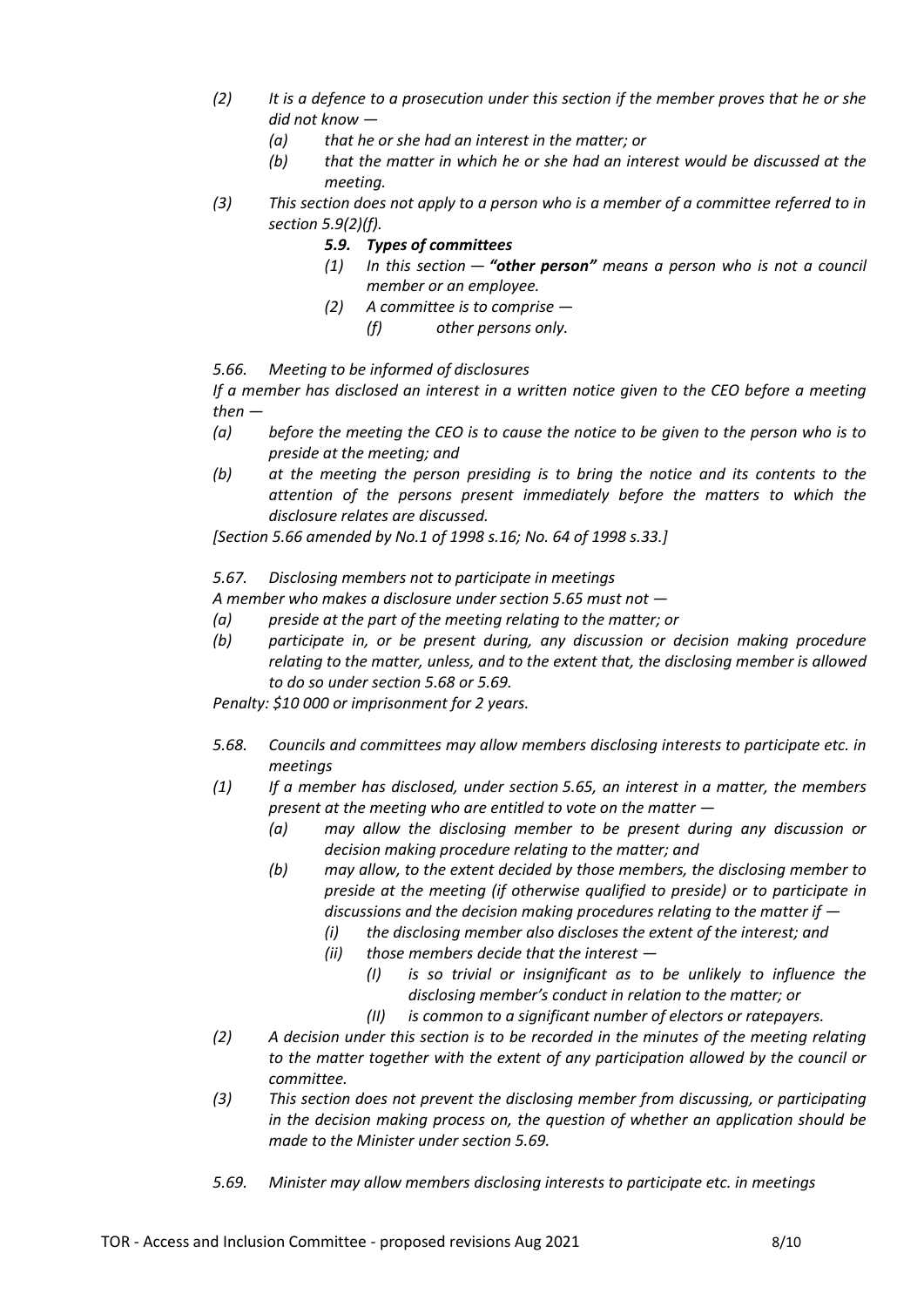- *(1) If a member has disclosed, under section 5.65, an interest in a matter, the council or the CEO may apply to the Minister to allow the disclosing member to participate in the part of the meeting, and any subsequent meeting, relating to the matter.*
- *(2) An application made under subsection (1) is to include —*
	- *(a) details of the nature of the interest disclosed and the extent of the interest; and*
	- *(b) any other information required by the Minister for the purposes of the application.*
- *(3) On an application under this section the Minister may allow, on any condition determined by the Minister, the disclosing member to preside at the meeting, and at any subsequent meeting, (if otherwise qualified to preside) or to participate in discussions or the decision making procedures relating to the matter if —*
	- *(a) there would not otherwise be a sufficient number of members to deal with the matter; or*
	- *(b) the Minister is of the opinion that it is in the interests of the electors or ratepayers to do so.*

*(4) A person must not contravene a condition imposed by the Minister under this section. Penalty: \$10 000 or imprisonment for 2 years.*

*[Section 5.69 amended by No. 49 of 2004 s. 53.]*

*5.69A. Minister may exempt committee members from disclosure requirements*

- *(1) A council or a CEO may apply to the Minister to exempt the members of a committee from some or all of the provisions of this Subdivision relating to the disclosure of interests by committee members.*
- *(2) An application under subsection (1) is to include —*
	- *(a) the name of the committee, details of the function of the committee and the reasons why the exemption is sought; and*
	- *(b) any other information required by the Minister for the purposes of the application.*
- *(3) On an application under this section the Minister may grant the exemption, on any conditions determined by the Minister, if the Minister is of the opinion that it is in the interests of the electors or ratepayers to do so.*

*(4) A person must not contravene a condition imposed by the Minister under this section. Penalty: \$10 000 or imprisonment for 2 years.*

*[Section 5.69A inserted by No. 64 of 1998 s. 34(1).]*

- *5.70. Employees to disclose interests relating to advice or reports*
- *(1) In this section —*

*employee includes a person who, under a contract for services with the local government, provides advice or a report on a matter.*

- *(2) An employee who has an interest in any matter in respect of which the employee is providing advice or a report directly to the council or a committee must disclose the nature of the interest when giving the advice or report.*
- *(3) An employee who discloses an interest under this section must, if required to do so by the council or committee, as the case may be, disclose the extent of the interest.*

- *5.71. Employees to disclose interests relating to delegated functions If, under Division 4, an employee has been delegated a power or duty relating to a*  matter and the employee has an interest in the matter, the employee must not *exercise the power or discharge the duty and —*
- *(a) in the case of the CEO, must disclose to the mayor or president the nature of the interest as soon as practicable after becoming aware that he or she has the interest in the matter; and*